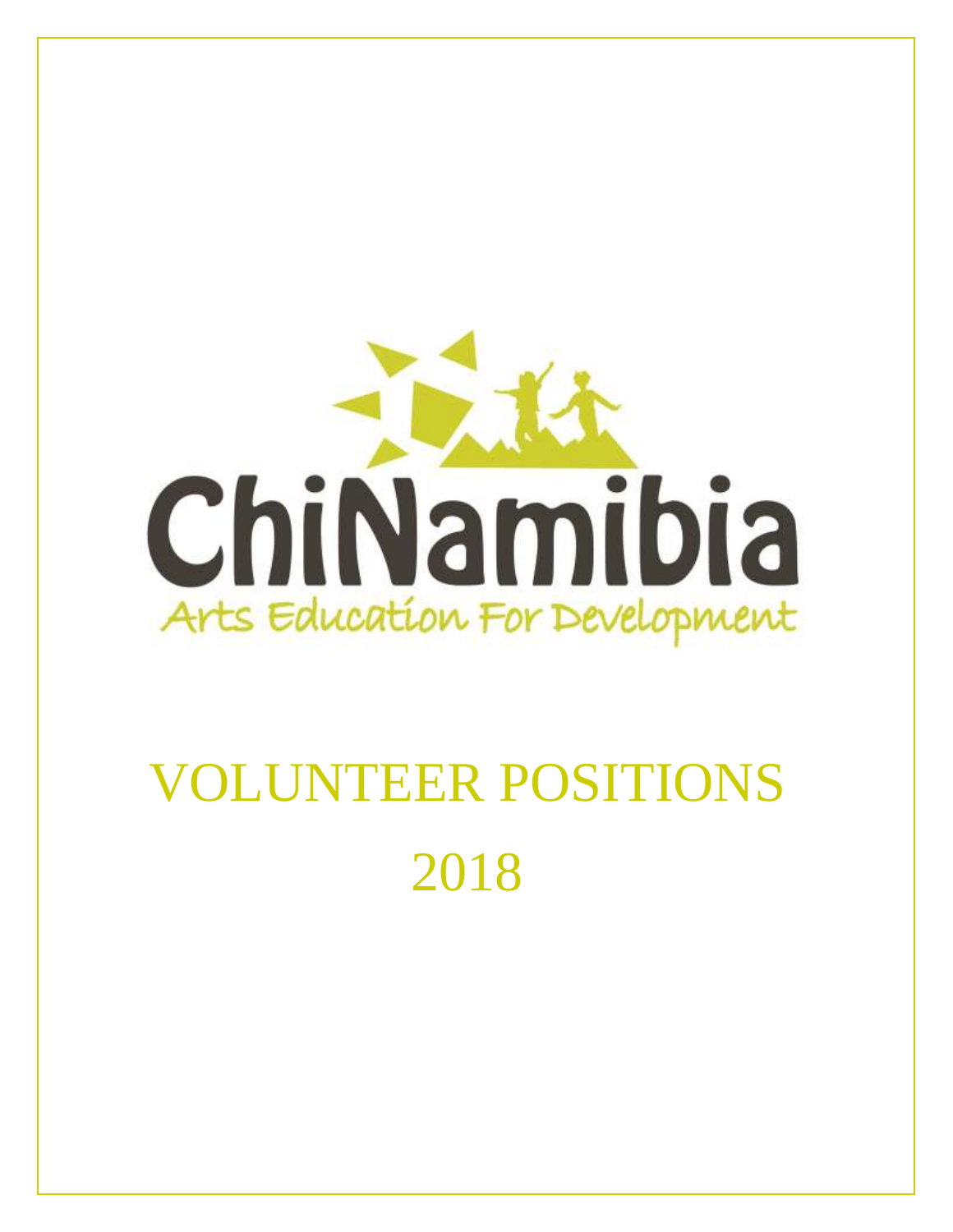

#### **DATE: PUBLISHED: 17 JANUARY 2018**

Children of Namibia (ChiNamibia) Arts Education for Development are a Non-Profit-Making organization that educates, empower and develop children and young people through Arts and Culture. We offer arts lesson to children from the age of 5 to 15, youth from the age of 15-20 adults from the age 21 to 35. We have up to 1000 children registered for our program.

We have been operating on a voluntary basis and we are looking for volunteers to assist in the development and growth of the organization. We are looking into getting the organization to become self-sustainable and with this we need volunteers to assist in the following fields/departments.

| <b>POSITION</b>            | <b>METHOD</b>      | <b>DURATION</b> | <b>START DATE</b> | <b>POSITIONS</b> |
|----------------------------|--------------------|-----------------|-------------------|------------------|
| <b>CO-ORDINATOR</b>        | DISTANCE/PART-     | 1 YEAR          | AS SOON AS        | $\mathbf{1}$     |
|                            | <b>TIME/ONLINE</b> |                 | <b>POSSIBLE</b>   |                  |
| ADMINISTRATOR              | <b>FULL TIME</b>   | 1 YEAR          | AS SOON AS        | $\mathbf{1}$     |
|                            |                    |                 | <b>POSSIBLE</b>   |                  |
| <b>FINANCE OFFICER</b>     | FULL-TIME/         | 1 YEAR          | AS SOON AS        | $\mathbf{1}$     |
|                            | PARTTIME/DISTANCE  |                 | <b>POSIBLE</b>    |                  |
| <b>PUBLIC RELATION</b>     | <b>PART-TIME</b>   | 1 YEAR          | AS SOON S         | $\mathbf{1}$     |
| <b>OFFICER</b>             |                    |                 | <b>POSIBLE</b>    |                  |
| <b>MARKETING OFFICER</b>   | FULL-TIME/PARTIME  | 1 YEAR          | AS SOON AS        | $\mathbf{1}$     |
|                            |                    |                 | <b>POSSIBLE</b>   |                  |
| PROJECT CO-ORDINATOR       | PART-TIME          | 1 YEAR          | AS SOON AS        | $\mathbf{1}$     |
|                            |                    |                 | <b>POSSIBLE</b>   |                  |
| <b>WEB AND GRAPHIC</b>     | <b>DISTANCE</b>    | 1 YEAR          | AS SOON AS        | $\mathbf{1}$     |
| <b>DESIGNER</b>            |                    |                 | <b>POSSIBLE</b>   |                  |
| <b>HUMAN RECOUSE</b>       | <b>DISTANCE</b>    | 1 YEAR          | AS SOON AS        | $\mathbf{1}$     |
| <b>OFFICER</b>             |                    |                 | <b>POSSIBLE</b>   |                  |
| <b>MONITORING AND</b>      | <b>FULL-TIME</b>   | 1 YEAR          | AS SOON AS        | $\mathbf{1}$     |
| <b>EVALUATIONS OFFICER</b> |                    |                 | <b>POSSIBLE</b>   |                  |
| <b>ARTS EDUCATORS CO-</b>  | <b>FULL-TIME</b>   | 1 YEAR          | AS SOON AS        | $\mathbf{1}$     |
| <b>ORDINATOR</b>           |                    |                 | <b>POSSIBLE</b>   |                  |
| <b>MEDIA</b>               | PART-TIME          | 1 YEAR          | AS SOON AS        | $\mathbf{1}$     |
| OFFICER(PHOTOGRAPHER       |                    |                 | <b>POSSIBLER</b>  |                  |
| AND VIDEOGRAPHER)          |                    |                 |                   |                  |

# **DEPARTMENT: MANAGEMENT (VOLUNTEER)**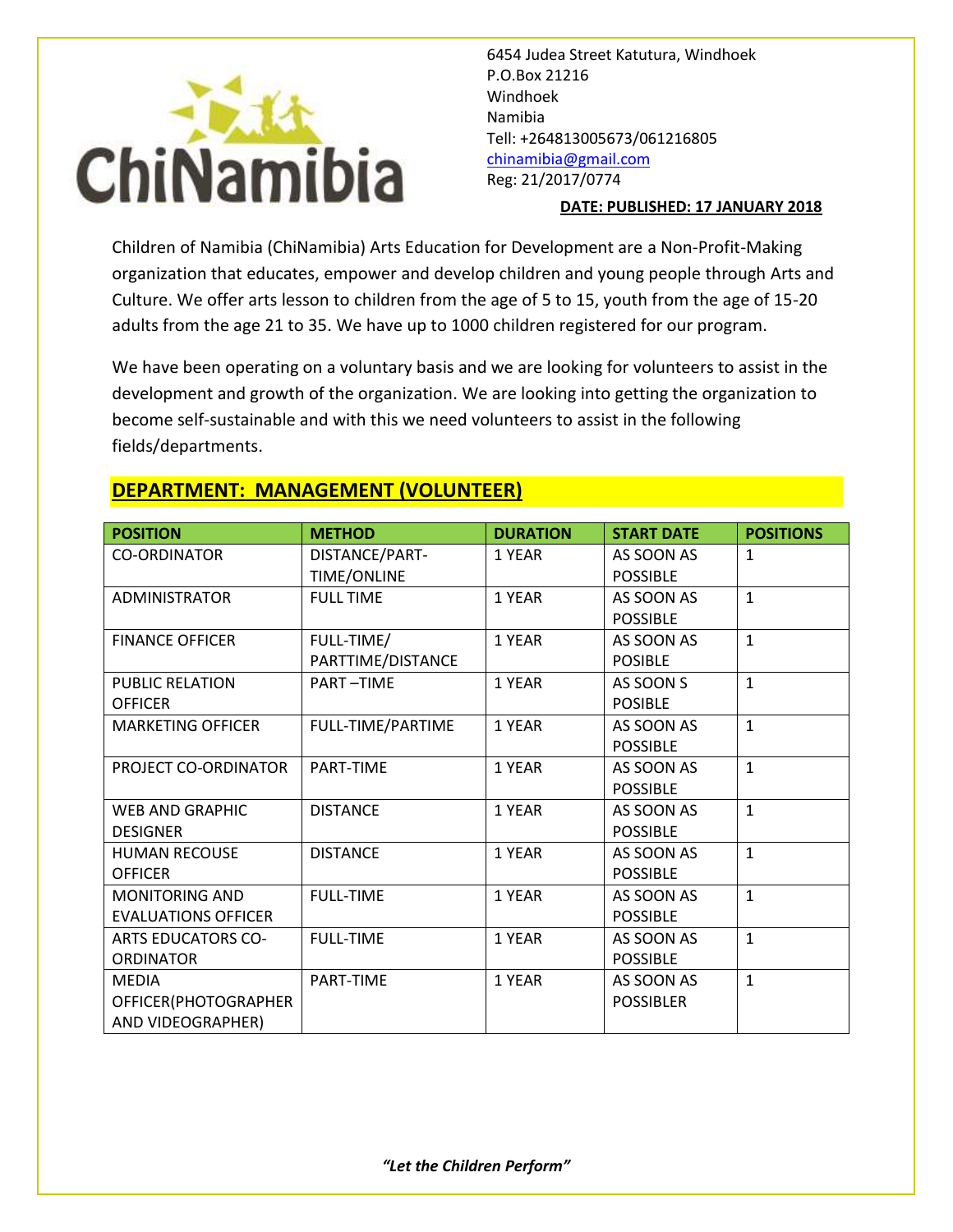

| <b>POSITION</b>        | <b>METHOD</b>    | <b>DURATION</b>      | <b>START DATE</b> | <b>POSITIONS</b>         |
|------------------------|------------------|----------------------|-------------------|--------------------------|
| <b>VISUAL ARTS AND</b> | <b>FULL-TIME</b> | 3 MONTHS, 6          | AS SOON AS        | $\mathcal{P}$            |
| <b>CRAFT TEACHER</b>   |                  | MONTHS- 1 YEAR       | <b>POSSIBLE</b>   |                          |
| <b>DANCE TEACHER</b>   | <b>FULL-TIME</b> | 3 MONTHS, 6          | AS SOON AS        | $\overline{2}$           |
|                        |                  | <b>MONTHS-1 YEAR</b> | <b>POSSIBLE</b>   |                          |
| DRAMA TEACHER          | <b>FULL-TIME</b> | 3 MONTHS, 6          | AS SOON AS        | $\overline{2}$           |
|                        |                  | <b>MONTHS-1 YEAR</b> | <b>POSSIBLE</b>   |                          |
| <b>KEYBOARD</b>        | <b>FULL-TIME</b> | 3 MONTHS, 6          | AS SOON AS        | $\overline{2}$           |
| <b>TEACHER</b>         |                  | MONTHS- 1 YEAR       | <b>POSSIBLE</b>   |                          |
| <b>GUITAR TEACHER</b>  | <b>FULL-TIME</b> | 3 MONTHS, 6          | AS SOON AS        | $\overline{2}$           |
|                        |                  | <b>MONTHS-1 YEAR</b> | <b>POSSIBLE</b>   |                          |
| <b>MUSIC TEACHER</b>   | <b>FULL-TIME</b> | 3 MONTHS, 6          | AS SOON AS        | $\overline{\phantom{a}}$ |
|                        |                  | <b>MONTHS-1 YEAR</b> | <b>POSSIBLE</b>   |                          |
| <b>DRUM KIT</b>        | <b>FULL-TIME</b> | 3 MONTHS, 6          | AS SOON AS        | $\overline{2}$           |
|                        |                  | <b>MONTHS-1 YEAR</b> | <b>POSSIBLE</b>   |                          |

## **What till be expected from the volunteers?**

- 1. To avail themselves to teach all sessions
- 2. Seek sponsorship for travel, accommodation and meals in Windhoek, Namibia during your stay.
- 3. Bring along all teaching materials that you can
- 4. Should at least have 3 years or more teaching experience
- 5. Should have a background of working with children, youth and adults
- 6. Should have a passion to work in an African country
- 7. Should be willing to help organize events.

## **The organization will provide.**

- 1. Local transport
- 2. Teaching material
- 3. Classrooms
- 4. Learners
- 5. Letters of invitations
- 6. Confirmation letters for work permit/visa
- 7. Opportunities to travel with us to other countries
- 8. We will provide reference letters after completion of voluntary work
- 9. We will also provide permanent work positons in the future

*"Let the Children Perform"*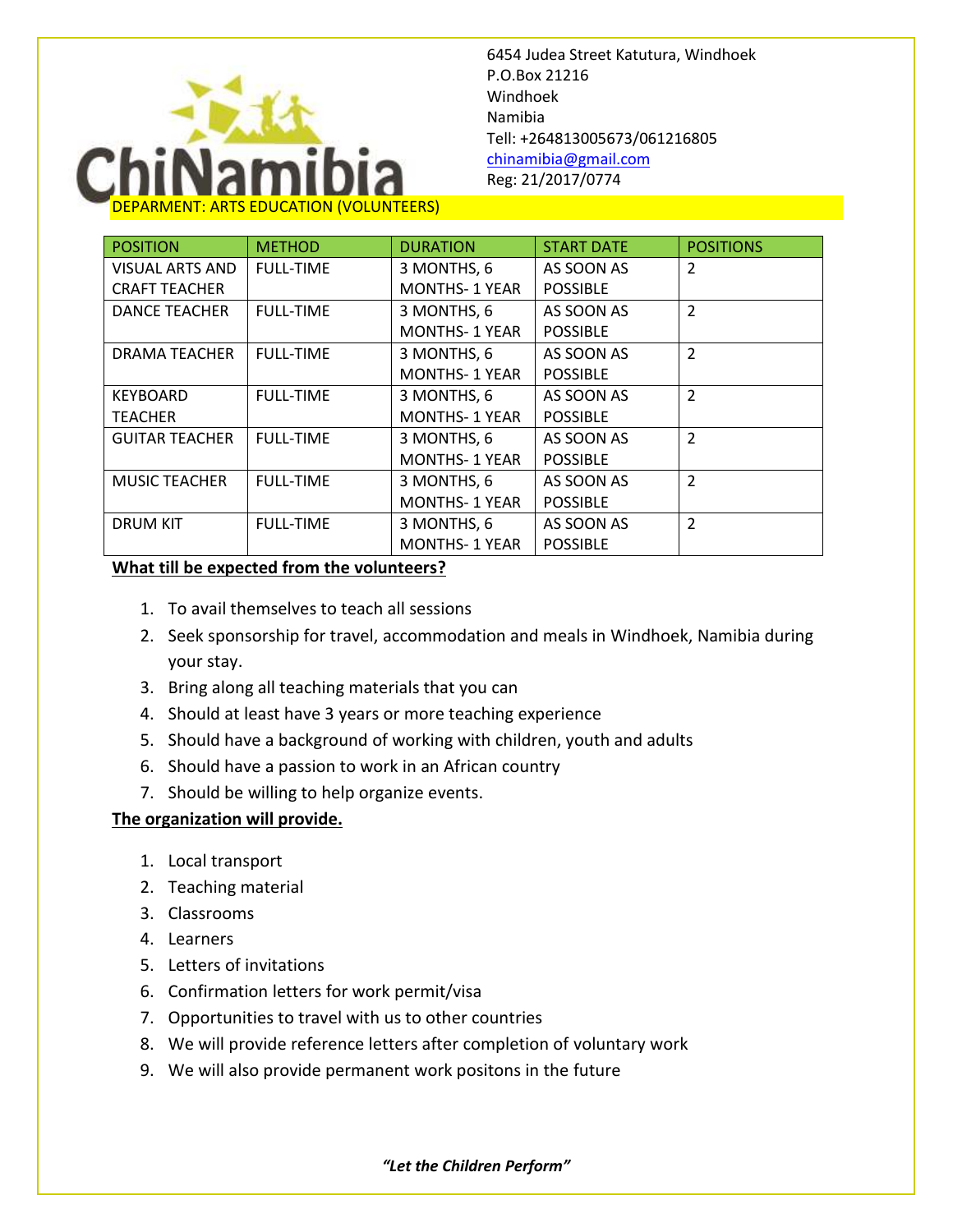

# **ADVISORY BOARD**

The organization needs 7 people to serve on the Advisory board to give advice to the organization and to help influence with decision makings, to bring about progress and development to the organization. This is a voluntary position and it is open to anyone from any profession all over the world. Meetings will be once in a month since we would like to get the organization up and running via skype or other programs that can enable us to get together all at once without having to leave our home town. For anyone who is interested kindly forward a motivational letter and CV/Profile to info@chinamibia.org or whatsapp this number for more information +264813005673.

## **POSITIONS: 7X DIRECTORS**

#### **What is required?**

- 1. Should be willing to attend a meeting once a month
- 2. Should be willing to work for the organization
- 3. Should be able to use your own resources for the organization
- 4. Should be able to help the organization find donors, investors, sponsor
- 5. Should help with fundraising ideas or activities
- 6. Should be willing to draft governing documents for the organization
- 7. Should be able to assist the organization in anyway if need be
- 8. Should be able to help steer the organization into the right direction
- 9. Help with bookkeeping and auditing of the organizations financial books
- 10. Should be able to introduce more activities in the organization
- 11. Should be able to create database of likeminded organizations
- 12. Should be able to create networks
- 13. Should be able to help the organizations participate in awards, festivals, international events, to have charity events, gala dinners etc.

*To apply for any of these positions please mail us a motivational letter, curriculum vitae, profile of your work, 2 x reference letter, link to your work, photos and videos.*